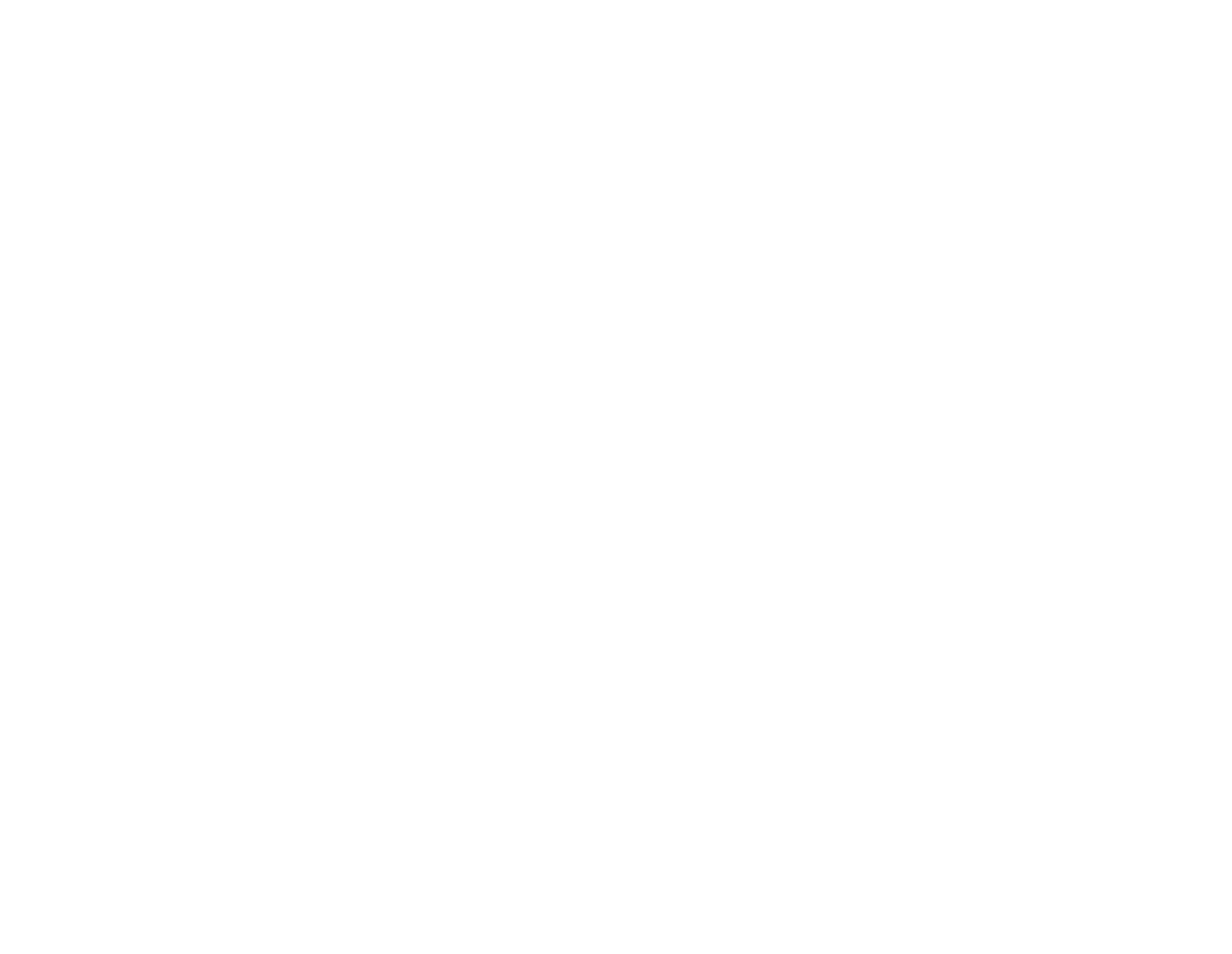### **The Commissioner's List of Approved Prekindergarten Progress Monitoring Instruments**

When evaluating student progress and learning to guide instuction and remediation, it is recommended that educators assess multiple domains of development

|                                                |                                 |                                                   |                                   | including reading, writing, math, health-wellness and language-communication.                          |                       |              |                |   |                                     |              |              |      |
|------------------------------------------------|---------------------------------|---------------------------------------------------|-----------------------------------|--------------------------------------------------------------------------------------------------------|-----------------------|--------------|----------------|---|-------------------------------------|--------------|--------------|------|
|                                                |                                 |                                                   |                                   |                                                                                                        |                       |              | Language       |   |                                     | Content      |              |      |
| <b>SPM Tool</b>                                | Publisher                       | Cost Per<br>Student<br>(approx.)                  | Format                            | Administration                                                                                         | Feasibility<br>of Use |              |                |   | Eng $Span \mid EL-R \mid EL-W \mid$ |              | L&C H&W      | Math |
| <b>CIRCLE</b>                                  | <b>CLI</b><br>Liberty<br>Source | \$0 for Texas<br>public<br>kindergarten<br>\$9.50 | web-based<br>web-based            | Direct & observation                                                                                   | high<br>medium        | ✓            | ✓              | ✓ | $\checkmark$                        | $\checkmark$ | $\checkmark$ |      |
| $DIAL-4^{\pm}$                                 | Pearson                         | \$13.80                                           | paper/pencil<br>w/online platform | Direct & observation                                                                                   | medium                | $\checkmark$ | $\checkmark$   | ✓ | $\checkmark$                        | ✓            | $\checkmark$ | ✓    |
| Ready, Set, K!                                 | E3 Alliance                     | \$12.50                                           | paper/pencil<br>w/online platform | Direct, observation<br>& artifacts                                                                     | medium                | ✓            | ✓              | ✓ | ✓                                   | ✓            | $\checkmark$ |      |
| <b>GOLD</b>                                    | Teaching<br>Strategies          | \$10.50                                           | paper/pencil<br>w/online platform | Direct, observation<br>& artifacts                                                                     | medium                | $\checkmark$ | ✓              | ✓ | $\checkmark$                        | $\checkmark$ | $\checkmark$ |      |
| <b>Frog Street</b><br><b>Assessment</b>        | <b>Frog Street</b><br>Press     | \$11.00                                           | web-based                         | Direct & observation                                                                                   | low                   | ✓            | ✓              | ✓ | $\checkmark$                        | $\checkmark$ | $\checkmark$ |      |
|                                                |                                 |                                                   |                                   | Note: The assessment below this line assesses 5 domains of development, but does not assess in Spanish |                       |              |                |   |                                     |              |              |      |
| $LAP-3$                                        | Kaplan Early<br>Learning        | $$26 - $36$                                       | paper/pencil<br>w/online platform | Direct & observation                                                                                   | low                   | ✓            |                | ✓ | $\checkmark$                        | ✓            | ✓            | ✓    |
|                                                |                                 |                                                   |                                   | Note: The assessments below this line assess 2 or fewer domains of development.                        |                       |              |                |   |                                     |              |              |      |
| <b>BASC-3 BESS</b> <sup><math>\pm</math></sup> | Pearson                         | \$9.88                                            | paper/pencil<br>w/online platform | Observation                                                                                            | high                  | $\checkmark$ | $\checkmark^*$ |   |                                     |              | $\checkmark$ |      |
| <b>ISIP</b> - Early<br>Reading $\pm$           | Istation                        | \$5.95                                            | web-based                         | Direct                                                                                                 | medium                | ✓            |                | ✓ |                                     | ✓            |              |      |

\**Observation/survey only; parent report available in Spanish*

±*Developmentally aligned to an assessment on the Commissioner's List of Approved Kindergarten Screening and Progress Monitoring Assessments*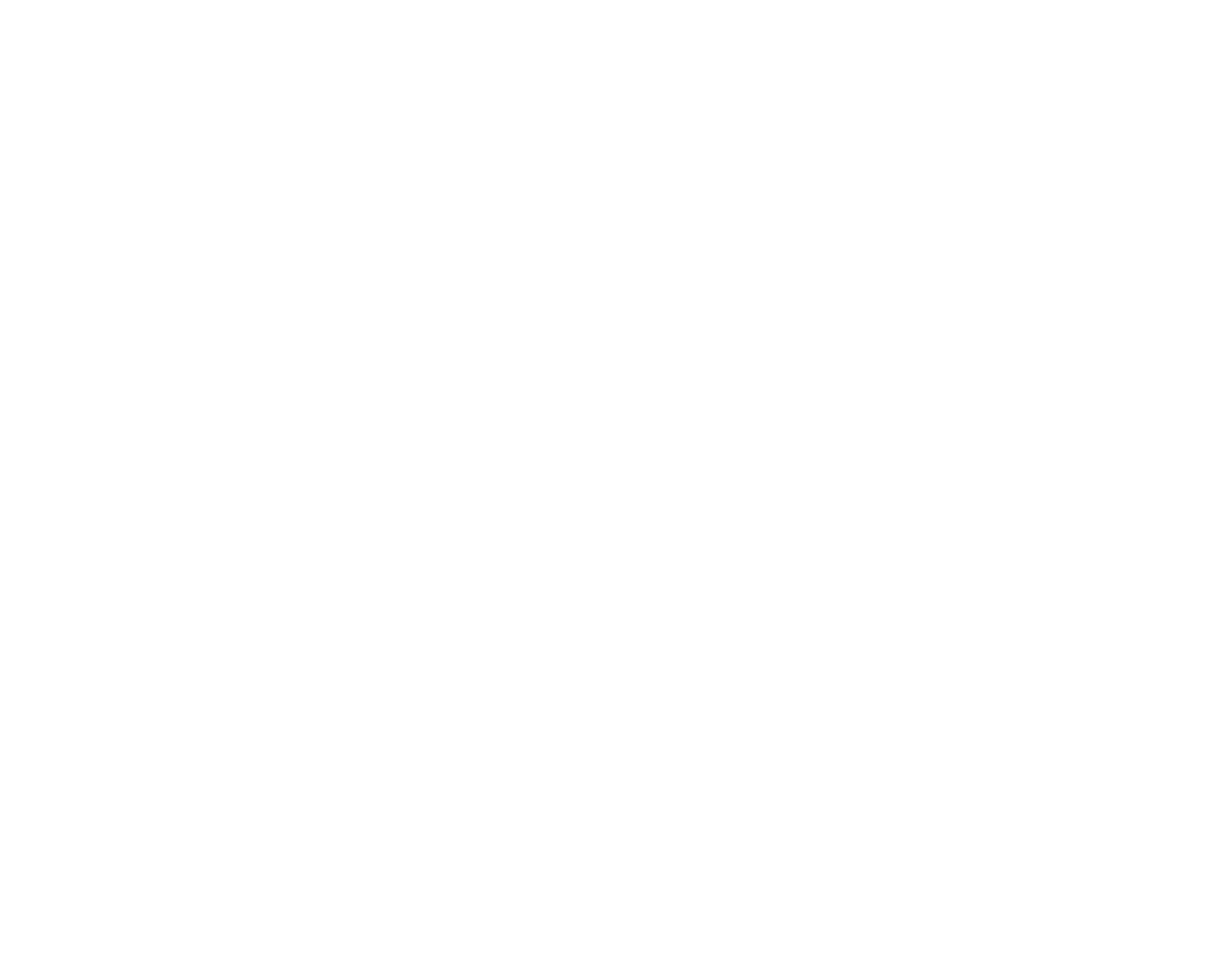|  | Title of Assessment: CIRCLE Progress Monitoring |
|--|-------------------------------------------------|
|--|-------------------------------------------------|

| Publisher:             | CLI at UT-Health OR Liberty Source         |
|------------------------|--------------------------------------------|
| Language:              | English and Spanish                        |
| Price per student:     | CLI: Free for Texas public prekindergarten |
|                        | Liberty Source: \$6                        |
| Administration Format: | web-based                                  |

| Domain/Features                                           | Rating    |
|-----------------------------------------------------------|-----------|
| Emergent Literacy - Reading                               |           |
| PA: syllable segmenting                                   | Excellent |
| PA: initial sounds                                        | Excellent |
| Alphabet Knowledge: letter names                          | Excellent |
| Concepts of Print: distinguish print elements & direction | Excellent |
| Comprehension of text read aloud to students              | Excellent |
| Emergent Literacy - Writing                               |           |
| Writing conventions: first name                           | Excellent |
| Writing conventions: letters                              | Excellent |
| Language and Communication                                |           |
| LC: follows single $\&$ multistep directions              | Very Good |
| Speech production (intelligible speech)                   | Excellent |
| Vocabulary: Expressive vocabulary                         | Excellent |
| Vocabulary: Receptive vocabulary                          | Mimimal   |
| Vocabulary: Uses common phrases and academic language     | Fair      |
| Speaks in complete sentences (regular complexity)         | Very Good |
| <b>Health and Wellness</b>                                |           |
| Gross motor and/or fine motor                             | Excellent |
| Self-care                                                 | Excellent |
| Self-awareness/self-regulation                            | Excellent |
| Relationship skills                                       | Excellent |
| Communicate wishes, feelings, & needs                     | Excellent |
| Motivation & engagement                                   | Excellent |
| Mathematics                                               |           |
| Numeral identification                                    | Excellent |
| Verbal and tactile counting                               | Excellent |
| Adding and/or subtracting                                 | Excellent |
| Geometry and spatial sense language                       | Very Good |
| Comparison                                                | Good      |

| ırce   | <b>Feasibility of Use:</b> | Evidence |
|--------|----------------------------|----------|
|        | Teacher Friendly           | moderate |
| garten | Administrator Friendly     | moderate |
|        | Administration Format      | moderate |
|        | Language                   | strong   |
|        | <b>Student Friendly</b>    | moderate |
| Rating | Cultural Relevance         | strong   |

 **Summary:** CIRCLE Progress Monitoring is a screening and progress monitoring tool developed by the Children's Learning Institute (CLI) at The University of Texas Health Science Center. C-PM is a standardized, criterion-referenced measure. The tool is a part of a larger package of pre-k improvement tools now provided statewide at no cost to districts through CLI's online platform, CLI Engage. Liberty Source is a PALLS+STEM via its Tango Software platform. CLI licensee to provide an electronically administered version of CIRCLE/C-

 **Feasibility strengths:** utilizes web-based platform for administration and scoring; facilitates reliable and valid scoring; available in English and Spanish; engaging for students; developed specifically for Texas pre-k students; free for public pre-k in Texas; standardized administration and scoring

 **Feasibility limitations:** requires computer/tablet and web access; applicable to pre-k only (not aligned through elementary); requires moderate time commitment from teachers and students

 and observation checklists. Students respond to on-screen stimulus while teacher verbalizes prompts and records responses through technology-based administration **Administration:** combination of timed direct assessment, untimed direct assessment,

**Scoring:** raw scores, composite scores, category (proficient, not proficient)

**Age alignment:** 3 years 0 months through 4 years 11 months

Psychometric strengths: generalizable to a Texas population; clear decision making rules and end of year benchmarks; criterion/concurrent validity

 **Psychometric limitations:** minimal predictive validity; requires moderate sophistication and familiarity with standardized assessment to achieve reliability

**Additional domains:** science, social studies

**Time requirement:** approximately 2.5 to 10 minutes per subtest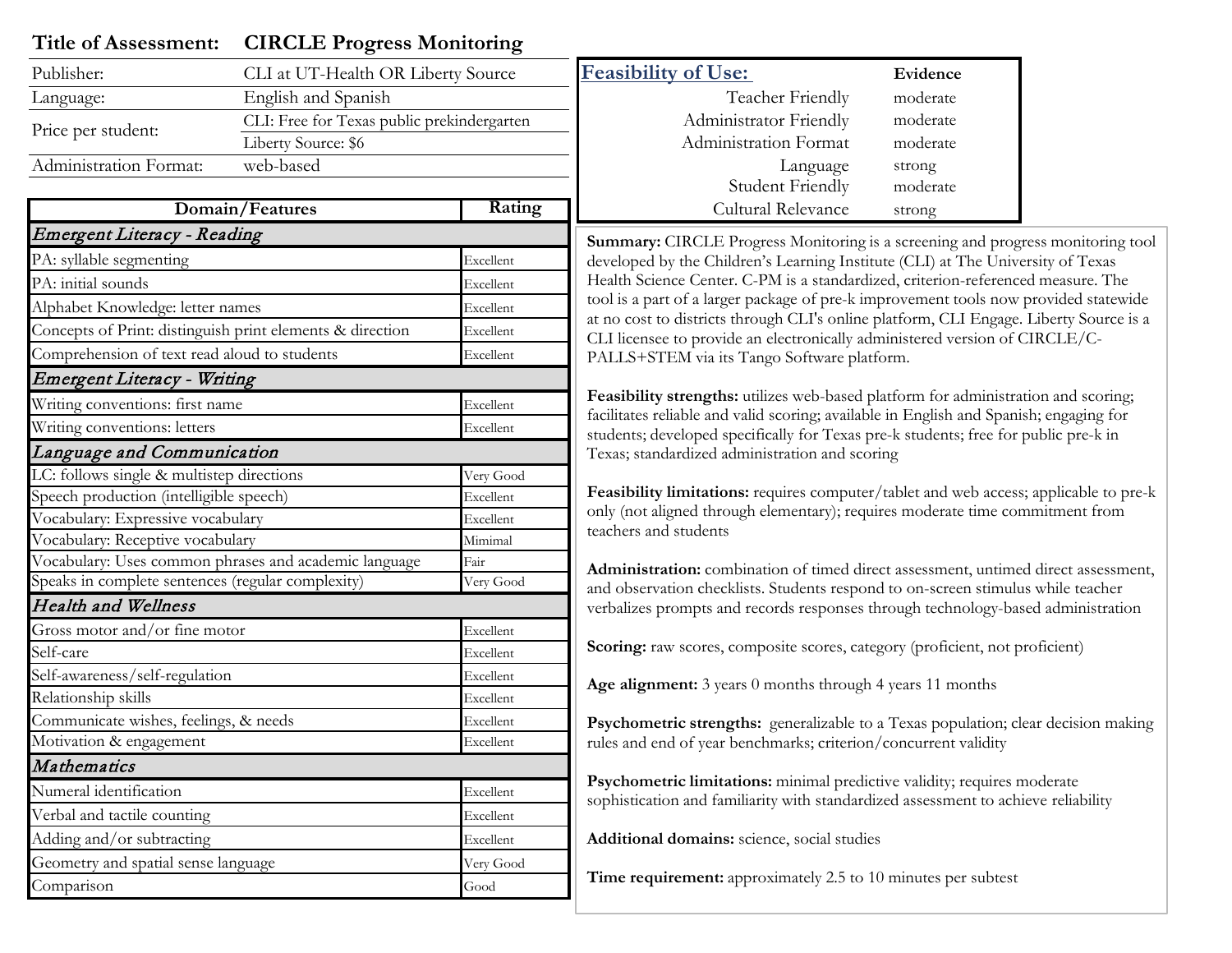### **Title of Assessment: Developmental Indicators for the Assessment of Learning, Fourth Edition (DIAL-4)**

| Publisher:             | NCS Pearson, Inc.                    | <b>Feasibility of Use:</b> |                        | Evidence |
|------------------------|--------------------------------------|----------------------------|------------------------|----------|
| Language:              | English and Spanish                  |                            | Teacher Friendly       | minimal  |
| Price per student:     | $$13.80$ (\$690 kit for 50 students) |                            | Administrator Friendly | minimal  |
| Administration Format: | Paper/pencil with online platform    |                            | Administration Format  | minimal  |

| Domain/Features                                           | Rating      |
|-----------------------------------------------------------|-------------|
| Emergent Literacy - Reading                               |             |
| PA: syllable segmenting                                   | Fair        |
| PA: initial sounds                                        | Very Good   |
| Alphabet Knowledge: letter names                          | Very Good   |
| Concepts of Print: distinguish print elements & direction | Good        |
| Comprehension of text read aloud to students              | Good        |
| Emergent Literacy - Writing                               |             |
| Writing conventions: first name                           | Very Good   |
| Writing conventions: letters                              | Very Good   |
| Language and Communication                                |             |
| LC: follows single & multistep directions                 | Very Good   |
| Speech production (intelligible speech)                   | Excellent   |
| Vocabulary: Expressive vocabulary                         | Excellent   |
| Vocabulary: Receptive vocabulary                          | Excellent   |
| Vocabulary: Uses common phrases and academic language     | Very Good   |
| Speaks in complete sentences (regular complexity)         | Good        |
| <b>Health and Wellness</b>                                |             |
| Gross motor and/or fine motor                             | Excellent   |
| Self-care                                                 | Very Good   |
| Self-awareness/self-regulation                            | Excellent   |
| Relationship skills                                       | Good        |
| Communicate wishes, feelings, & needs                     | Fair        |
| Motivation & engagement                                   | Good        |
| Mathematics                                               |             |
| Numeral identification                                    | Very Good   |
| Verbal and tactile counting                               | Excellent   |
| Adding and/or subtracting                                 | Not Covered |
| Geometry and spatial sense language                       | Good        |
| Comparison                                                | Very Good   |

| <u>ility of Use:</u>    | Evidence |
|-------------------------|----------|
| Teacher Friendly        | minimal  |
| Administrator Friendly  | minimal  |
| Administration Format   | minimal  |
| Language                | moderate |
| <b>Student Friendly</b> | strong   |
| Cultural Relevance      | moderate |

 **Summary:** DIAL-4 addresses foundational concepts for early academic success, including pre-literacy and numeracy skills, as groundwork for later skills.

 **Feasibility strengths:** administration is highly standardized with clear instructions; norm and scaled scores allow for aggregation of scores across schools and districts; student friendly (engaging and clear instructions for tasks)

 **Feasibility limitations:** moderate time and technology requirements (if using the online scoring platform); relatively high price; requires moderate time commitment for teachers and students

 to support quickly assessing large numbers of children; administered by presenting stimuli to the child one stimulus at a time using a dial, manipulatives, and other materials; teacher and parent questionnaires about the child's Self-Help Development **Administration:** individually administered; activities may be organized in "stations" and Social-Emotional Development

**Scoring:** raw, scaled, norm-referenced, performance category

**Age alignment:** 2 years 6 months through 5 years 11 months

Psychometric strengths: generalizable to a Texas population; moderate decision making features; strong test-retest and inter-rater reliability

 per year screening but may monitor progress over multiple years; minimal predictive validity **Psychometric limitations:** minimal progress monitoring utility - best used for once

**Additional domains:** concepts - colors

**Time requirement:** 30 minutes (20 minutes for SPEED DIAL version)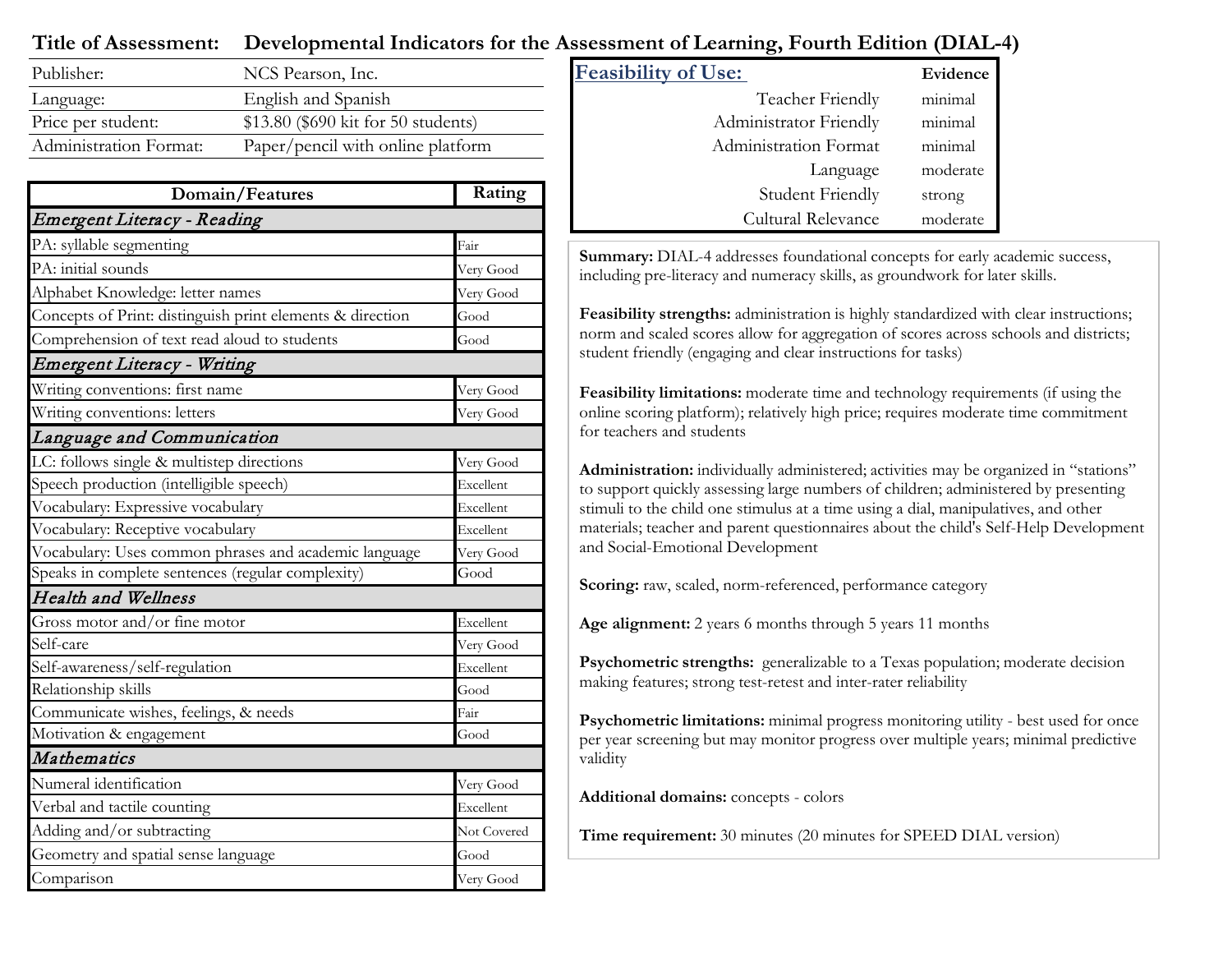**Title of Assessment: Ready, Set, K!** 

| Publisher:             | E3 Alliance                       |
|------------------------|-----------------------------------|
| Language:              | English and Spanish               |
| Price per student:     | \$12.50                           |
| Administration Format: | Paper/pencil with online platform |

| Domain/Features                                           | Rating      |
|-----------------------------------------------------------|-------------|
| Emergent Literacy - Reading                               |             |
| PA: syllable segmenting                                   | Very Good   |
| PA: initial sounds                                        | Very Good   |
| Alphabet Knowledge: letter names                          | Very Good   |
| Concepts of Print: distinguish print elements & direction | Not Covered |
| Comprehension of text read aloud to students              | Very Good   |
| Emergent Literacy - Writing                               |             |
| Writing conventions: first name                           | Very Good   |
| Writing conventions: letters                              | Very Good   |
| Language and Communication                                |             |
| LC: follows single & multistep directions                 | Very Good   |
| Speech production (intelligible speech)                   | Very Good   |
| Vocabulary: Expressive vocabulary                         | Good        |
| Vocabulary: Receptive vocabulary                          | Good        |
| Vocabulary: Uses common phrases and academic language     | Very Good   |
| Speaks in complete sentences (regular complexity)         | Very Good   |
| <b>Health and Wellness</b>                                |             |
| Gross motor and/or fine motor                             | Very Good   |
| Self-care                                                 | Very Good   |
| Self-awareness/self-regulation                            | Very Good   |
| Relationship skills                                       | Very Good   |
| Communicate wishes, feelings, & needs                     | Very Good   |
| Motivation & engagement                                   | Good        |
| Mathematics                                               |             |
| Numeral identification                                    | Very Good   |
| Verbal and tactile counting                               | Very Good   |
| Adding and/or subtracting                                 | Not Covered |
| Geometry and spatial sense language                       | Very Good   |
| Comparison                                                | Not Covered |

| <b>Feasibility of Use:</b> | Evidence |
|----------------------------|----------|
| Teacher Friendly           | minimal  |
| Administrator Friendly     | minimal  |
| Administration Format      | minimal  |
| Language                   | moderate |
| <b>Student Friendly</b>    | moderate |
| Cultural Relevance         | moderate |

 **Summary:** Ready, Set, K! is a multi-dimensional Pre-K monitoring tool using continuous cycle of teaching, assessment, evaluation, and response to intervention. multimodal, longitudinal authentic assessment to promote an environment with a

 **Feasibility strengths:** may serve as a comprehensive guide for planning instruction; materials easy to understand and follow for English and Spanish learners; student friendly and culturally relevant for most learners; flexibility in administration

 **Feasibility limitations:** requires teachers to prepare materials (cutting and laminating); cost; provides only category scores; moderate training requirement

 **Administration:** The child is watched in an authentic context across each nine weeks of school, work samples are planned and gathered and teachers do targeted brief one on one assessment with children at four nine week periods evenly spaced throughout the school year.

Scoring: performance category score only (Focus, Get Ready, Set, Go)

**Age alignment:** prekindergarten through first 9 weeks of kindergarten

Psychometric strengths: strong internal consistency; moderate predictive validity; generalizable to a Texas population; sensitive to student improvement

 **Psychometric limitations:** minimal evidence that use of results lead to improvements in educational decision making and/or planning

**Additional domains:** science

**Time requirement:** 15 minutes per student each 9 weeks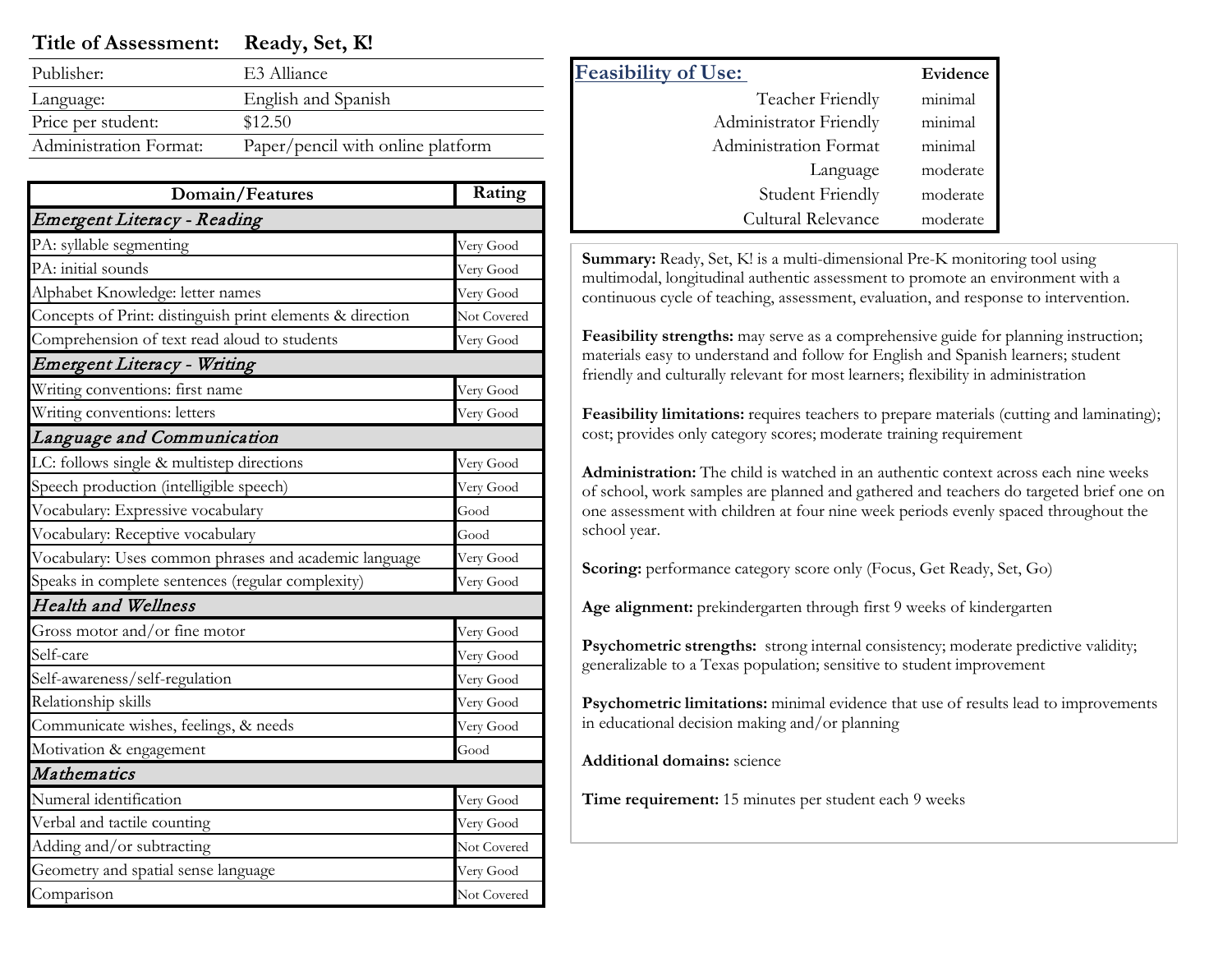#### **Title of Assessment: GOLD**

| nent: | GOLI |  |
|-------|------|--|
|       |      |  |

| Publisher:             | Teaching Strategies, LLC.         |
|------------------------|-----------------------------------|
| Language:              | English and Spanish               |
| Price per student:     | \$10.95                           |
| Administration Format: | Paper/pencil with online platform |
|                        |                                   |

| Domain/Features                                           | Rating       |  |
|-----------------------------------------------------------|--------------|--|
| Emergent Literacy - Reading                               |              |  |
| PA: syllable segmenting                                   | Minimal      |  |
| PA: initial sounds                                        | Minimal      |  |
| Alphabet Knowledge: letter names                          | Fair         |  |
| Concepts of Print: distinguish print elements & direction | Not Covered  |  |
| Comprehension of text read aloud to students              | Fair         |  |
| Emergent Literacy - Writing                               |              |  |
| Writing conventions: first name                           | Very Minimal |  |
| Writing conventions: letters                              | Very Minimal |  |
| Language and Communication                                |              |  |
| LC: follows single & multistep directions                 | Minimal      |  |
| Speech production (intelligible speech)                   | Very Minimal |  |
| Vocabulary: Expressive vocabulary                         | Fair         |  |
| Vocabulary: Receptive vocabulary                          | Fair         |  |
| Vocabulary: Uses common phrases and academic language     | Very Minimal |  |
| Speaks in complete sentences (regular complexity)         | Fair         |  |
| <b>Health and Wellness</b>                                |              |  |
| Gross motor and/or fine motor                             | Very Minimal |  |
| Self-care                                                 | Not Covered  |  |
| Self-awareness/self-regulation                            | Fair         |  |
| Relationship skills                                       | Fair         |  |
| Communicate wishes, feelings, & needs                     | Not Covered  |  |
| Motivation & engagement                                   | Not Covered  |  |
| Mathematics                                               |              |  |
| Numeral identification                                    | Not Covered  |  |
| Verbal and tactile counting                               | Fair         |  |
| Adding and/or subtracting                                 | Fair         |  |
| Geometry and spatial sense language                       | Fair         |  |
| Comparison                                                | Fair         |  |

| <b>Feasibility of Use:</b> | Evidence |
|----------------------------|----------|
| Teacher Friendly           | moderate |
| Administrator Friendly     | minimal  |
| Administration Format      | minimal  |
| Language                   | minimal  |
| <b>Student Friendly</b>    | strong   |
| Cultural Relevance         | moderate |

 **Summary:** GOLD® is an instrument for both formative and summative assessment. It blends ongoing, authentic observational assessment with direct performance assessment tasks for selected items.

 **Feasibility strengths:** online platform allows for quick scoring and data sharing; allows for progress monitoring across multiple years; scores easily aggregated and shared; no additional activity required from students

 **Feasibility limitations:** requires significant time to administer; requires moderate training to achieve standardized and reliable administration; Spanish version available but minimal evidence provided

 **Administration:** At checkpoint times, which typically occur at three to four times during the program year, teachers formally evaluate each child's knowledge, skills, and behaviors to document a child's developmental status at a specified point in time.

**Scoring:** raw, scaled, norm-referenced, category

**Age alignment:** birth through the end of 3rd grade

 **Psychometric strengths:** strong reliability (inter-rater and internal consistency); generalizable to a Texas population; improvement rates and end-of-year benchmarks clearly specified

 **Psychometric limitations:** minimal validity evidence provided; minimal evidence that use of results lead to improvements in educational decision making and/or planning

 **Additional domains:** physical (traveling, balancing); cognitive (positive approaches to learning, connects experiences, uses symbols)

**Time requirement:** Approximately 17-27 minutes per child, per checkpoint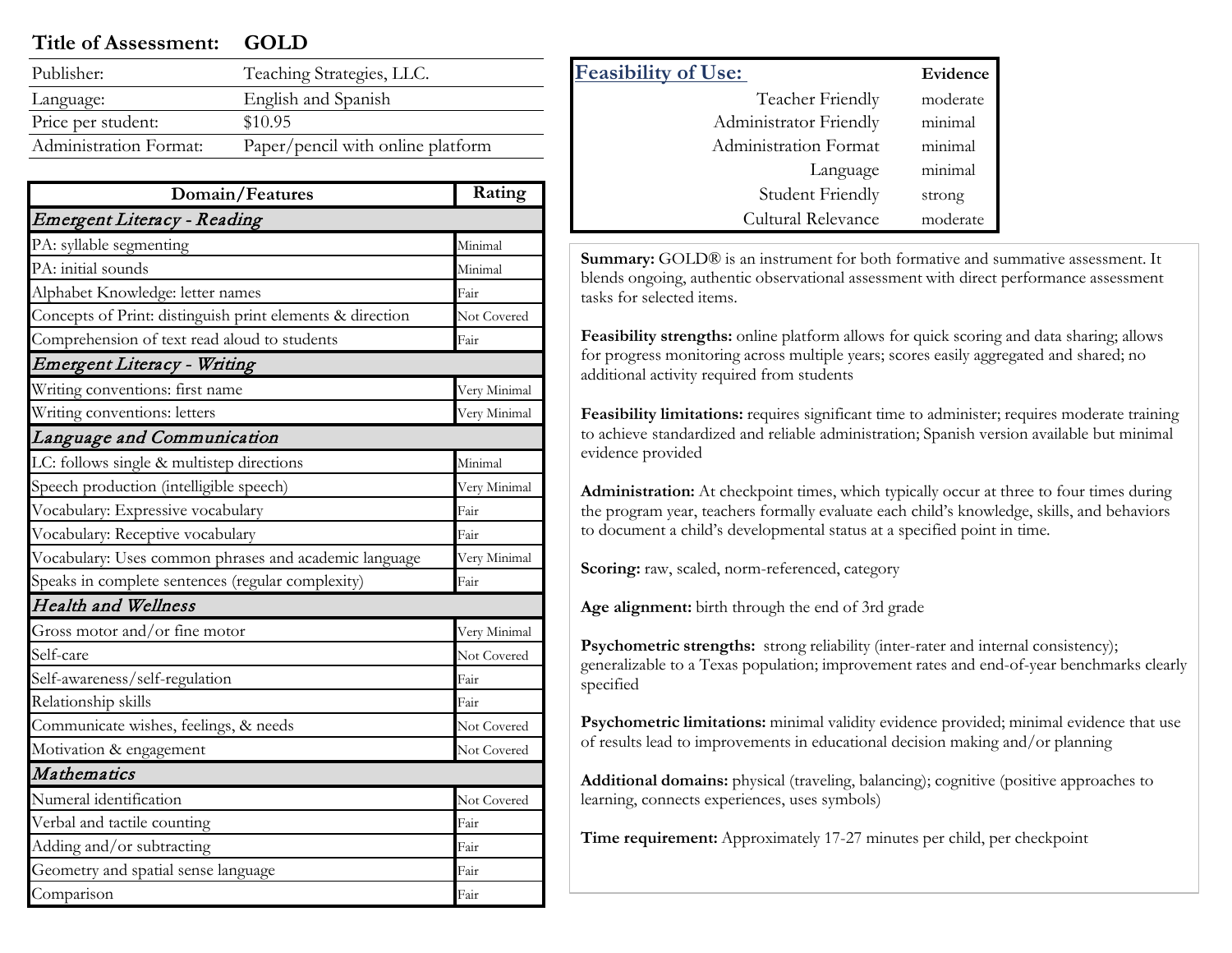#### **Title of Assessment: Frog Street Assessment**

| <b>Frog Street Press</b> |
|--------------------------|
| English and Spanish      |
| \$11.00                  |
| web-based                |
|                          |

| Domain/Features                                           | Rating      |  |
|-----------------------------------------------------------|-------------|--|
| Emergent Literacy - Reading                               |             |  |
| PA: syllable segmenting                                   | Excellent   |  |
| PA: initial sounds                                        | Very Good   |  |
| Alphabet Knowledge: letter names                          | Excellent   |  |
| Concepts of Print: distinguish print elements & direction | Not Covered |  |
| Comprehension of text read aloud to students              | Very Good   |  |
| Emergent Literacy - Writing                               |             |  |
| Writing conventions: first name                           | Excellent   |  |
| Writing conventions: letters                              | Good        |  |
| Language and Communication                                |             |  |
| LC: follows single & multistep directions                 | Excellent   |  |
| Speech production (intelligible speech)                   | Good        |  |
| Vocabulary: Expressive vocabulary                         | Very Good   |  |
| Vocabulary: Receptive vocabulary                          | Fair        |  |
| Vocabulary: Uses common phrases and academic language     | Minimal     |  |
| Speaks in complete sentences (regular complexity)         | Minimal     |  |
| <b>Health and Wellness</b>                                |             |  |
| Gross motor and/or fine motor                             | Very Good   |  |
| Self-care                                                 | Minimal     |  |
| Self-awareness/self-regulation                            | Very Good   |  |
| Relationship skills                                       | Very Good   |  |
| Communicate wishes, feelings, & needs                     | Good        |  |
| Motivation & engagement                                   | Very Good   |  |
| Mathematics                                               |             |  |
| Numeral identification                                    | Excellent   |  |
| Verbal and tactile counting                               | Excellent   |  |
| Adding and/or subtracting                                 | Very Good   |  |
| Geometry and spatial sense language                       | Excellent   |  |
| Comparison                                                | Very Good   |  |

| <b>Feasibility of Use:</b> | Evidence    |
|----------------------------|-------------|
| Teacher Friendly           | minimal     |
| Administrator Friendly     | minimal     |
| Administration Format      | no evidence |
| Language                   | minimal     |
| <b>Student Friendly</b>    | moderate    |
| Cultural Relevance         | minimal     |

 **Summary:** Frog Street Assessment is an on-line, criterion referenced tool that measures preschoolers' attainment of 32 indicators of prekindergarten knowledge and skills within 10 developmental domains. These domains are aligned to the revised 2015 Texas Prekindergarten Guidelines.

 **Feasibility strengths:** user-friendly web-based scoring and reporting platform; student-friendly; strong content coverage aligned to 2015 Texas Prekindergarten Guidelines

 and/or misleading; does not provide composite scoring; designed to accompany a Feasibility limitations: relies heavily on technology; scoring potentially confusing curriculum

 **Administration:** The assessment is administered by the teacher or teaching assistant in a one-on-one format. The child is positioned in front of the computer or device as the teacher reads the prompts, which are scripted on the screen at the point of use. Some of the tests are observational only.

Scoring: raw (including percent correct) and category

**Age alignment:** 4 and 5 year olds in prekindergarten

 **Psychometric strengths:** moderate internal consistency evidence; generalizable to a Texas population

 **Psychometric limitations:** minimal criterion validity evidence provided; unclear how well assessment predicts later performance; no evidence of slope reliability or validity, decision rules or other information relevant to progress monitoring provided

**Additional domains:** none

**Time requirement:** 2 minutes per subtest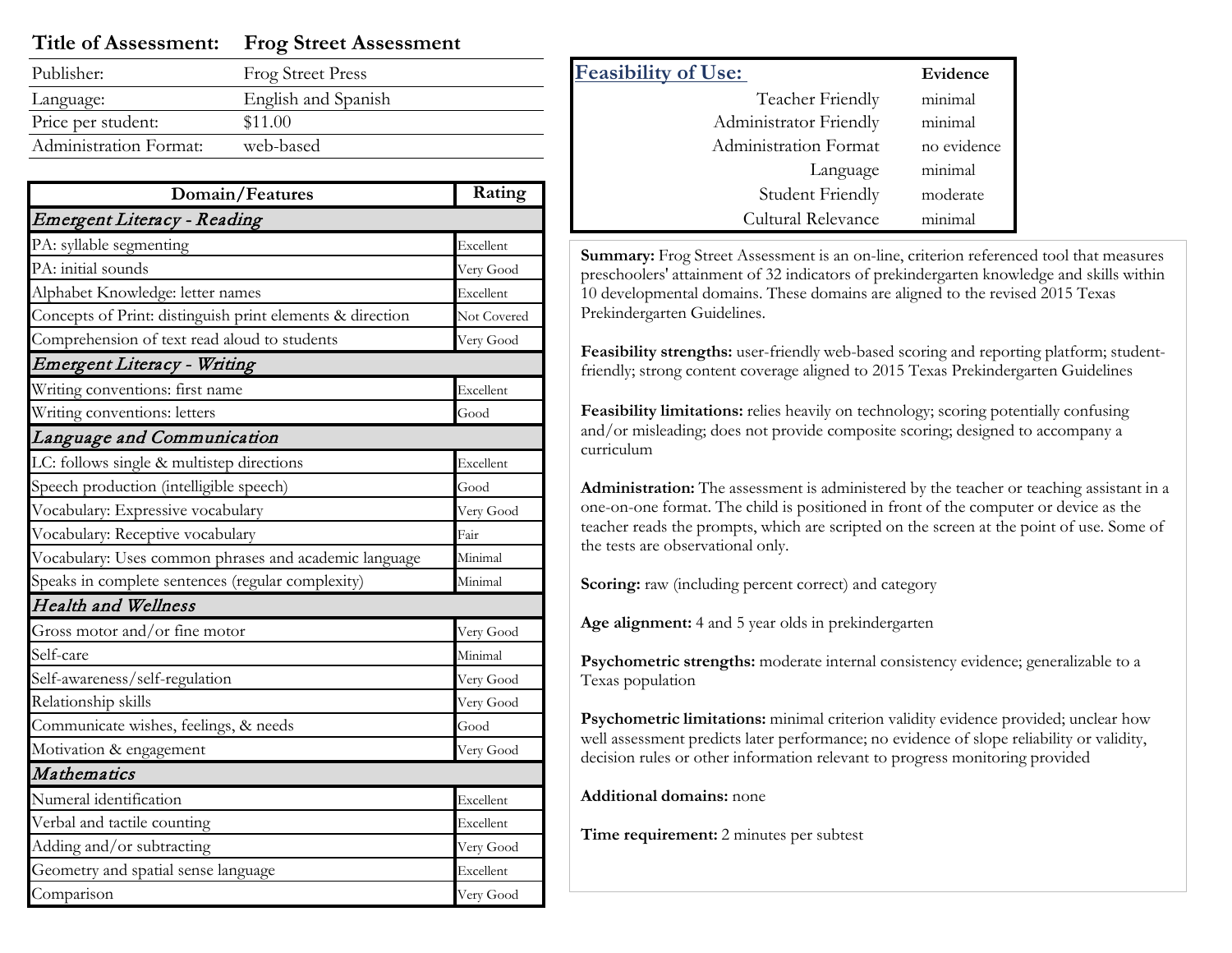## **Title of Assessment: Learning Accomplishment Profile-3 (LAP-3)**

| Publisher:             | Kaplan Early Learning Company     | <b>Feasibility of Use:</b> | Evidence |
|------------------------|-----------------------------------|----------------------------|----------|
| Language:              | English                           | Teacher Friendly           | minimal  |
| Price per student:     | \$26-36                           | Administrator Friendly     | minimal  |
| Administration Format: | Paper/pencil with online platform | Administration Format      | minimal  |

| Domain/Features                                           | Rating      |  |
|-----------------------------------------------------------|-------------|--|
| Emergent Literacy - Reading                               |             |  |
| PA: syllable segmenting                                   | Not Covered |  |
| PA: initial sounds                                        | Minimal     |  |
| Alphabet Knowledge: letter names                          | Good        |  |
| Concepts of Print: distinguish print elements & direction | Very Good   |  |
| Comprehension of text read aloud to students              | Good        |  |
| Emergent Literacy - Writing                               |             |  |
| Writing conventions: first name                           | Very Good   |  |
| Writing conventions: letters                              | Very Good   |  |
| Language and Communication                                |             |  |
| LC: follows single & multistep directions                 | Fair        |  |
| Speech production (intelligible speech)                   | Very Good   |  |
| Vocabulary: Expressive vocabulary                         | Very Good   |  |
| Vocabulary: Receptive vocabulary                          | Very Good   |  |
| Vocabulary: Uses common phrases and academic language     | Good        |  |
| Speaks in complete sentences (regular complexity)         | Minimal     |  |
| <b>Health and Wellness</b>                                |             |  |
| Gross motor and/or fine motor                             | Excellent   |  |
| Self-care                                                 | Excellent   |  |
| Self-awareness/self-regulation                            | Very Good   |  |
| Relationship skills                                       | Very Good   |  |
| Communicate wishes, feelings, & needs                     | Good        |  |
| Motivation & engagement                                   | Minimal     |  |
| Mathematics                                               |             |  |
| Numeral identification                                    | Very Good   |  |
| Verbal and tactile counting                               | Excellent   |  |
| Adding and/or subtracting                                 | Very Good   |  |
| Geometry and spatial sense language                       | Very Good   |  |
| Comparison                                                | Very Good   |  |

| <u>Feasibility of Use:</u> | Evidence    |
|----------------------------|-------------|
| Teacher Friendly           | minimal     |
| Administrator Friendly     | minimal     |
| Administration Format      | minimal     |
| Language                   | no evidence |
| <b>Student Friendly</b>    | moderate    |
| Cultural Relevance         | moderate    |

 **Summary:** The Learning Accomplishment Profile-Third Edition (LAP-3) is a criterion- referenced assessment that provides a systematic method for observing the development of children functioning in the 36-72 month age range. The LAP-3 is to assist teachers, clinicians, and parents in assessing individual skill development in seven domains of development.

 **Feasibility strengths:** user-friendly web-based scoring and reporting platform for teachers and administrators; student-friendly; utilizes direct one-on-one assessment; scores easily shared and aggregated

 **Feasibility limitations:** cost; time to administer; heavy use of materials; no Spanish version; moderate training and implementation requirement

 **Administration:** trained teachers or other professionals provide tasks or situations typical of young children's development that would interest the child and stimulate an observable response; scores entered into scoring platform and reports are generated

**Scoring:** raw scores, age equivalency, category

**Age alignment:** 3 years 0 months through 5 years 11 months

 **Psychometric strengths:** strong reliability evidence (test-retest, inter-rater and internal consistency); end-of-year benchmarks specified; moderate criterion validity

 **Psychometric limitations:** unclear how well assessment predicts later performance; minimal evidence of slope reliability or validity, decision rules or other information relevant to progress monitoring provided

**Additional domains:** cognitive, self-help

**Time requirement:** 1 and  $1/2$  hours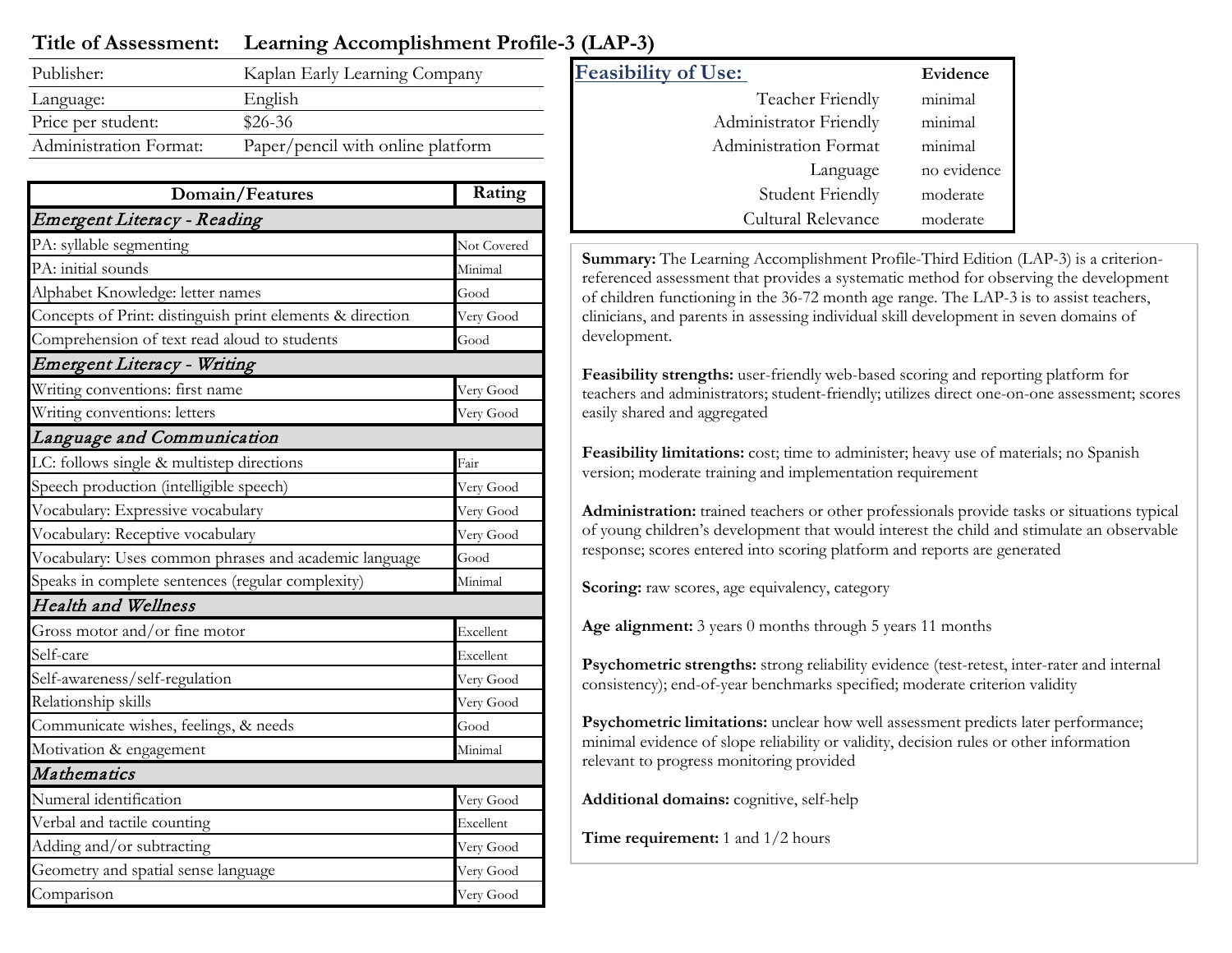### **Title of Assessment: Behavioral and Emotional Screening System (BASC-3 BESS)**

| Publisher:             | NCS Pearson, Inc.                 | <b>Feasibility of Use:</b> | Evidence |
|------------------------|-----------------------------------|----------------------------|----------|
| Language:              | English and Spanish (parent form) | Teacher Friendly           | moderate |
| Price per student:     | \$9.88                            | Administrator Friendly     | moderate |
| Administration Format: | Paper/pencil with online platform | Administration Format      | moderate |

| Domain/Features                                           | Rating      |  |
|-----------------------------------------------------------|-------------|--|
| Emergent Literacy - Reading                               |             |  |
| PA: syllable segmenting                                   | Not Covered |  |
| PA: initial sounds                                        | Not Covered |  |
| Alphabet Knowledge: letter names                          | Not Covered |  |
| Concepts of Print: distinguish print elements & direction | Not Covered |  |
| Comprehension of text read aloud to students              | Not Covered |  |
| Emergent Literacy - Writing                               |             |  |
| Writing conventions: first name                           | Not Covered |  |
| Writing conventions: letters                              | Not Covered |  |
| Language and Communication                                |             |  |
| LC: follows single & multistep directions                 | Not Covered |  |
| Speech production (intelligible speech)                   | Not Covered |  |
| Vocabulary: Expressive vocabulary                         | Not Covered |  |
| Vocabulary: Receptive vocabulary                          | Not Covered |  |
| Vocabulary: Uses common phrases and academic language     | Not Covered |  |
| Speaks in complete sentences (regular complexity)         | Not Covered |  |
| <b>Health and Wellness</b>                                |             |  |
| Gross motor and/or fine motor                             | Not Covered |  |
| Self-care                                                 | Minimal     |  |
| Self-awareness/self-regulation                            | Fair        |  |
| Relationship skills                                       | Very Good   |  |
| Communicate wishes, feelings, & needs                     | Fair        |  |
| Motivation & engagement                                   | Fair        |  |
| Mathematics                                               |             |  |
| Numeral identification                                    | Not Covered |  |
| Verbal and tactile counting                               | Not Covered |  |
| Adding and/or subtracting                                 | Not Covered |  |
| Geometry and spatial sense language                       | Not Covered |  |
| Comparison                                                | Not Covered |  |

| <u>Feasibility of Use:</u> | Evidence |
|----------------------------|----------|
| Teacher Friendly           | moderate |
| Administrator Friendly     | moderate |
| Administration Format      | moderate |
| Language                   | strong   |
| <b>Student Friendly</b>    | strong   |
| Cultural Relevance         | moderate |

 a brief, universal screening system for measuring behavioral and emotional strengths and weaknesses in children and adolescents. This screening system consists of brief **Summary:** BASC-3 Behavioral and Emotional Screening System (BASC-3 BESS) is forms that can be completed by teachers, parents, or students.

 **Feasibility strengths:** no assessment-specific activity from student; user-friendly web-based scoring and reporting platform; Spanish version available for parents and older students; scores easily shared and aggregated; minimal time requirement; aligned ages 3 through 18

 continuously monitor progress within early elementary years **Feasibility limitations:** unidimensional (health and wellness only); not designed to

**Administration:** Each parent and teacher form contains between 25 and 30 items and can be completed in approximately 5-10 minutes

**Scoring**: raw scores, norm-referenced

**Age alignment:** 3 years 0 months through 18 years 11 months

 internal consistency); strong criterion validity; moderate classification accuracy and decision making rules; generalizable to a Texas population **Psychometric strengths:** strong reliability evidence (test-retest, inter-rater and

 **Psychometric limitations:** unclear how well assessment predicts later performance; minimal evidence of slope reliability or validity, decision rules or other information relevant to progress monitoring provided

**Additional domains:** none

**Time requirement:** 5-10 minutes per form (one per student)